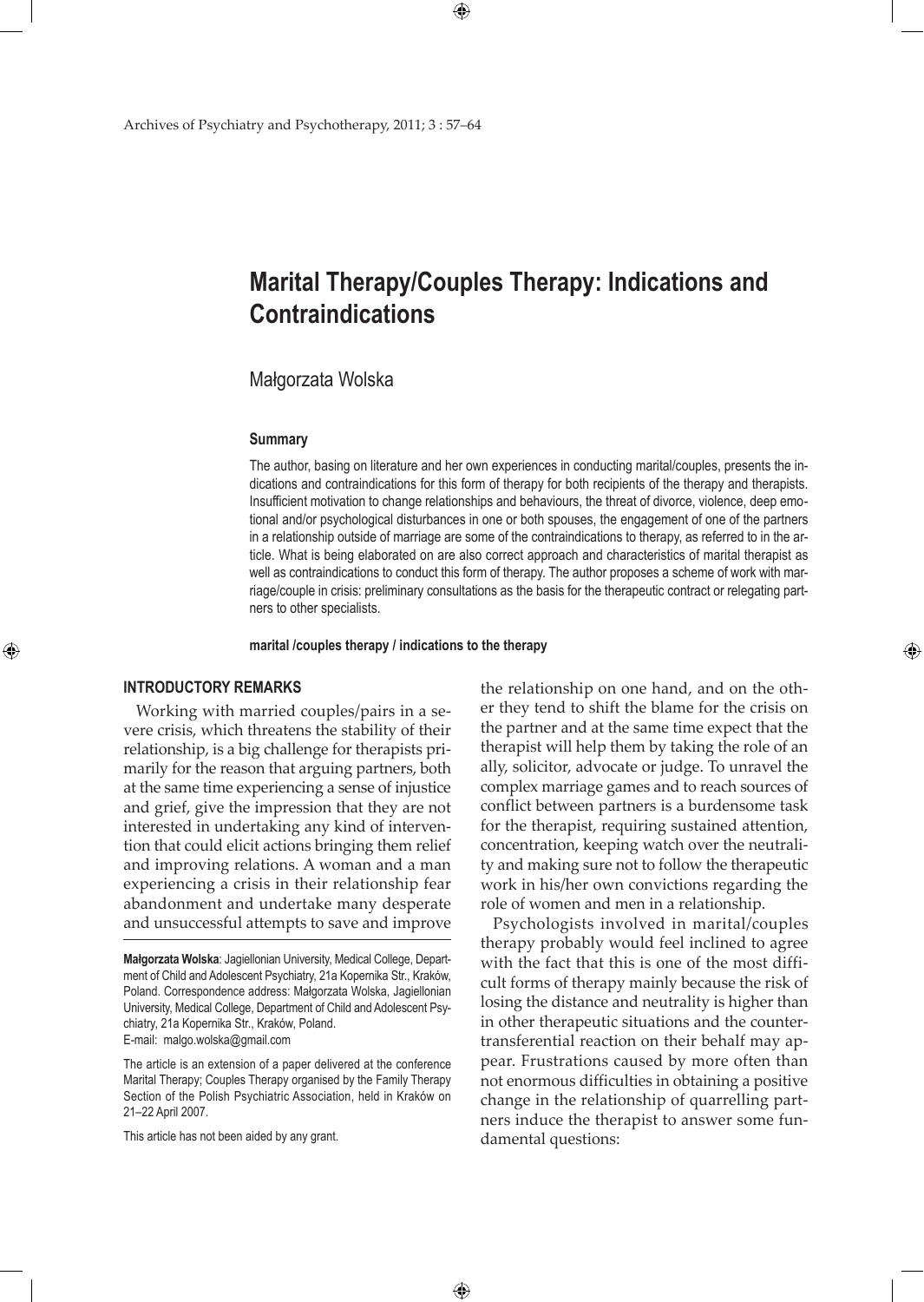### 58 Małgorzata Wolska

⊕

- Was the proposed treatment not too fast in reference to the vague, uncertain or low motivation to maintain the relationship and sing up for the therapy?
- Was the pace of change proposed by the therapist adjusted to the needs and capacities of the spouses/partners?
- Was the therapist not too passive or too imposing?
- Did not the therapist take too much responsibility for the relationship between the two undertaking therapy?

Before proposing to marriage/couple an involvement in the therapy, the therapist should know what to propose, which means to know the couples expectations, to determine the strength of their relationship, the risk of collapsing degree, the motivation to stay together and motivation to engage in conducting of positive changes. He/she should meet the needs of each partner, the possibility of their implementation as well as ability to fulfil expectations of a partner. Precise determination of the therapy aim adjusted to the couple's expectations, needs and emotional/intellectual capabilities of both partners are important factors for positive changes in therapy. Extremely important is also the division of responsibilities: the therapist is responsible for the conduct of therapy, the therapist together with both partners share responsibility for achieving goals, but the partners themselves take responsibility for their relationship, that is, whether to continue it or to end.

## **DEFINITION AND GOALS OF MARITAL/COUPLES THERAPY**

Generally speaking the marriage/couples therapy is a help for the partners remaining in a difficult, conflicting and critical relation preventing from obtaining closer intimacy and greater satisfaction in being together. So, instead of proposing a married couple in the middle of a divorce a marriage therapy, the therapist should undertake a divorce mediation suggesting rather the new organisation of life than staying in a realm of feelings. But here there emerges a question: whether divorcing marriage which is still in the phase of combat (but which cannot yet be separated) only need divorce mediation or

what they also need is a therapy including the realm of feelings? This therapy would be useful with abandoning the fight between a couple, regaining the confidence, allowing themselves to split piecefully and thus reaching the agreement on cases they are still forced to share. However, such treatments are not always possible in a situation of strong tension, fighting and blame-game, as demonstrated by the experience of therapists conducting family/marriage therapies mandated by court order [1]. Taking this under consideration, marital/couples therapies are proposed only to pairs who declare their desire to maintain the relationship.

The main objectives of marital/couples therapy can be defined as:

- a support of marriage/couple in identifying sources of conflict;
- a help to each partner in determining their own participation in the conflict;
- a help in realisation of the mutual expectations;
- a help in defining the rules of functioning of a relationship, fulfilling roles, defining the limits of internal boundaries (individual) and external boundaries (separating the relationship from the rest of the world);

⊕

- an improvement in mutual verbal communication (to avoid further misunderstandings) and nonverbal communication (to make it easier and more clearly to express feelings);
- $\bullet\,$  an assistance in constructive conflict resolution;
- a help in deciding whether to continue the relationship or to part (note: the responsibility for this decision lies exclusively within the spouses/partners).

Couples who seek therapy because of difficulties with mutual coexistence, more often not only expect to improve relations and re-approximation but the confirmation that the fault lies with the other partner. Each partner is convinced that he did everything that was possible for the relationship to be good, and now is trying to shift responsibility for the problems on a spouse placing the therapist at his side in a position of an ally in the fight with a husband/wife. Eric-Emmanuel Schmitt [2] in his Little Marital Crimes writes that a relationship is as home to which the keys are in the hands of people. The

Archives of Psychiatry and Psychotherapy, 2011; 3 : 57–64

 $\bigoplus$ 

⊕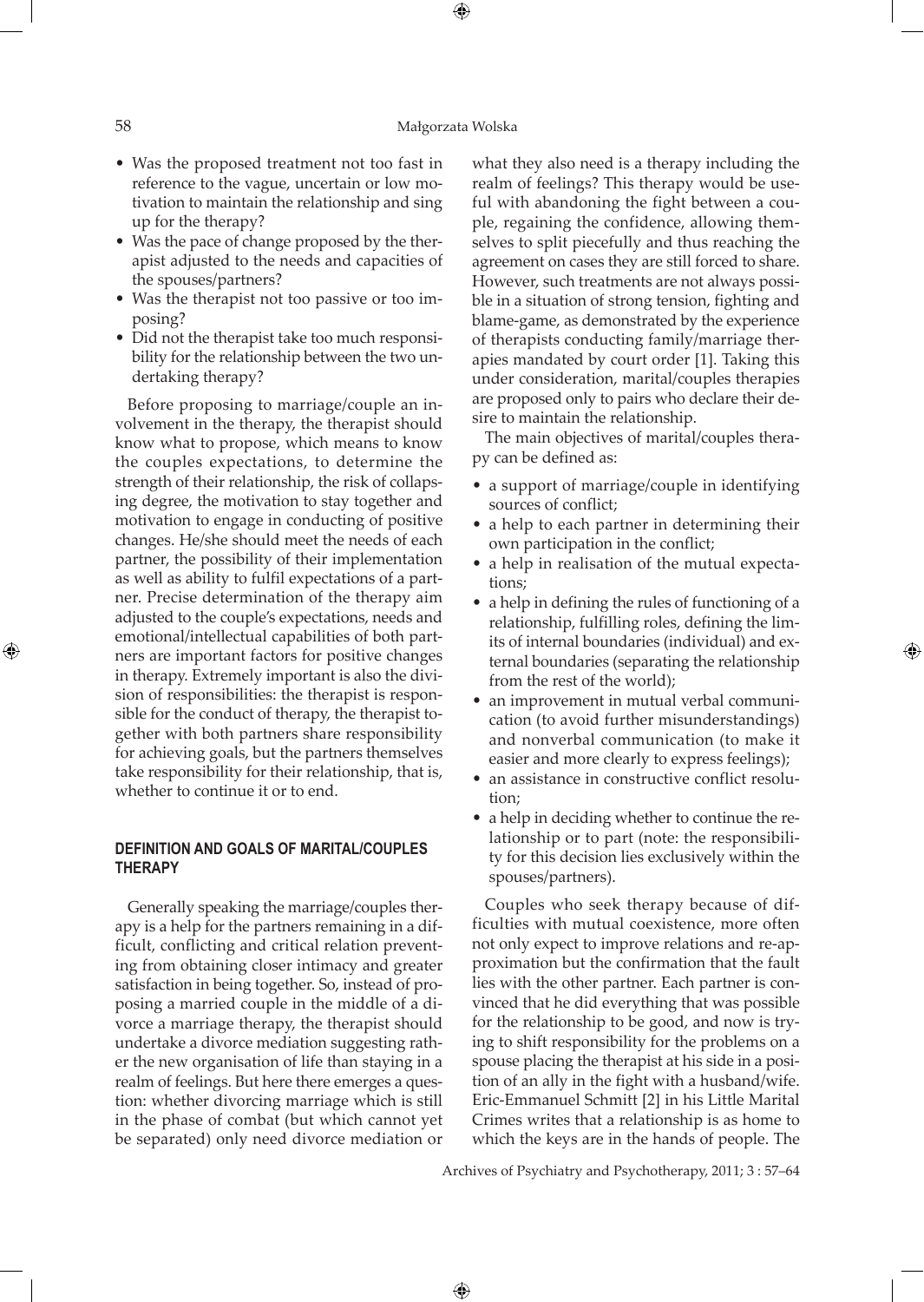⊕

therapist cannot assess or advise whether the relationship should be continued or whether the partners should part. He/she can only help the spouses/partners to find the right 'set of keys' if both are interested in finding them.

## **CONTRAINDICATIONS TO CONDUCT MARITAL/COUPLES THERAPY**

There are several specific situations in which we cannot propose to take care of marriage/couples therapy even when we are convinced that the partners are really into it. Therapists dealing with problems of marriage/couple in crisis are in agreement that the therapy cannot be offered in following situations:

• physical violence between partners;

⊕

- mental illness or addiction problems of one (or both) partners;
- staying (of one or both partners) in other relationships and lack of motivation to give up one of them;
- undertaking (by one or both partners) the decision of a divorce (regardless of whether they reported it to the court or not) [3, 4, 5, 6].

If during the initial consultations the therapist succeeds in discovering and diagnosing any of above-mentioned problems, he/she can offer one or both of the partners turning to the right people/institutions (eg. psychiatrist, mediator, rehab counselling, crisis intervention centre, etc.) as a means of help in solving the problem. There are however some situations where the person applying for therapy for some reason do not tell the therapist about the most difficult problems, such as the wife may be afraid that if she reveals how her husband beats her, he will later on took revenge on her, or one of the partners does not wish to disclose that he/she remains in union with other person because of the fear of losing benefits, disintegration of the original relationship or accusations of contributing to the crisis. Therapist undertaking the work with marriage/ /couple in crisis should be alert and attentive, but not suspicious, and pay attention to different types of behaviour and specific words that may indicate the existence of a secret. What might be helpful in the diagnosis of the problem (crisis) and type of relationship is a variety of questionnaires and surveys typically used at the stage of initial contact with the married couple by therapists working in the cognitive approach. Not only each spouse completes the questionnaire separately, but it is also followed by reviewing the questionnaires by the therapist and conducting individual talks with both partners [7]. Under such conditions, surely it is easier to reach things that are, for various reasons, deeply hidden. But on the other hand, the question arises what to do if, for example, one of the spouses reveals that he/she has betrayed the partner at the same time asking the therapist to kept it as a secret. Of course, the therapist cannot disclose without permission any contents of the conversation but it will certainly be difficult for him/ her to lead further therapy (if at all possible) in a situation of inability to appeal to the relevant facts known only to him/her, that also hinder the achievement of positive emotional closeness of the couple.

To the above-mentioned absolute contraindications for marital/couples therapy one may add a condition found in the literature of the subject [5, 6] that if the disclosure of a deep, long-lasting psychological conflict with only one of the partners appears, the decision of continuation the common therapy should not be taken. Instead, the proposition of individual therapy should be introduced. Crane [3] recommends not to offer therapy or hinder it in a situation where partners want to talk about their individual problems, rather than focus on their relationship. However, it seems that one or several joint session after unveiling an individual problem, is reasonable and could be used to motivate people with unresolved psychological conflict to take individual psychotherapy, while considering together whether the other partner also needs counselling and, if so, what kind.

Here again, the therapist should act carefully and thoughtfully, so as to focusing on individual issues do not served spouses/partners as a continuation of fight over who is to blame for the current status quo of the crisis (a person with a revealed mental disturbance is more likely to be exposed to accusations of the 'healthier' partner, but it can also happen that the above-mentioned partner would be accused that his/her behaviour caused the state of the first one).

Archives of Psychiatry and Psychotherapy, 2011; 3 : 57–64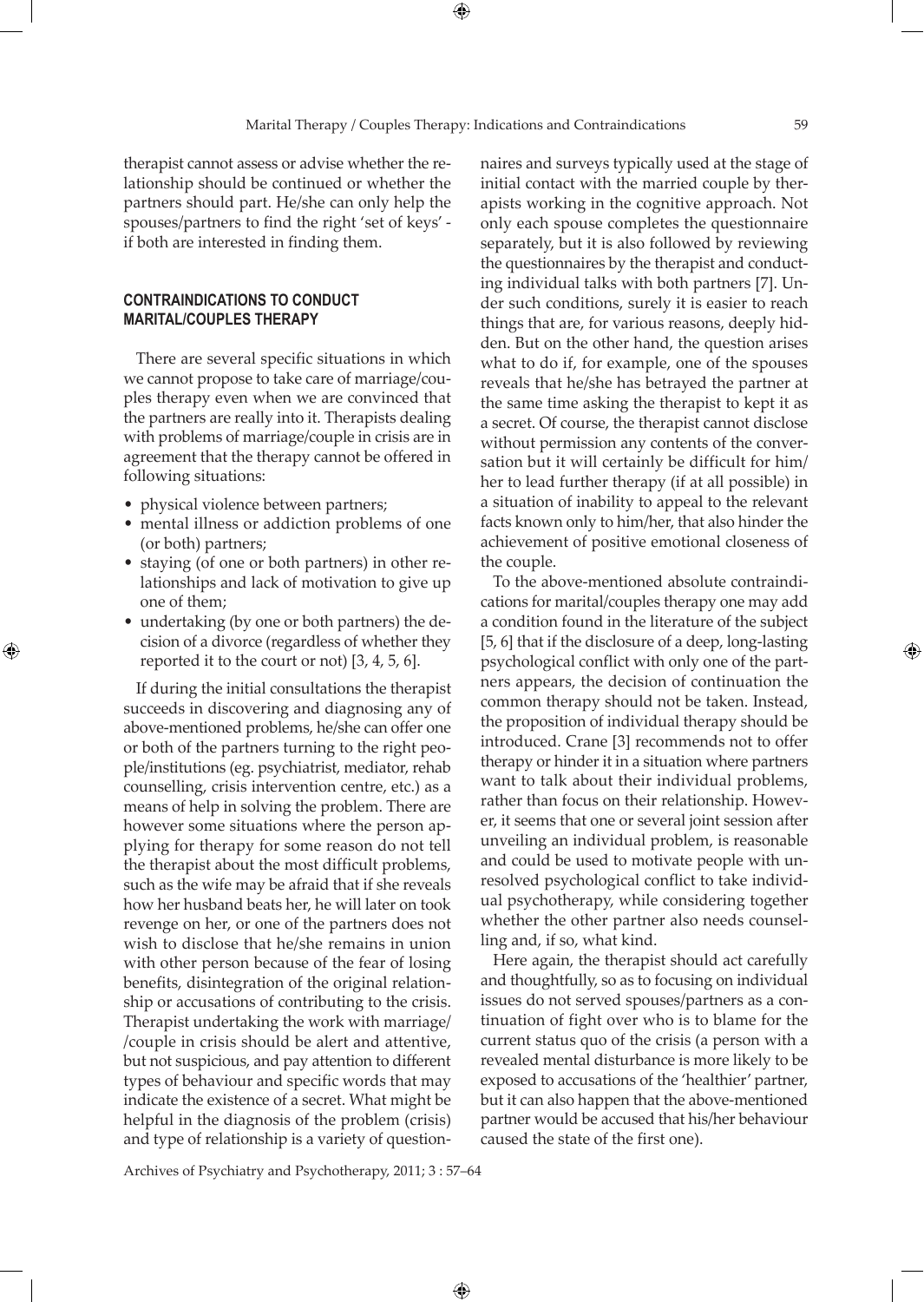### 60 Małgorzata Wolska

⊕

Freeman [5] believes that therapy should be suspended or terminated in a situation where after passing the initial phase (for example after the third session) it is at a standstill, meaning the partners continue to work on each other destructively, when they show no motivation to change the relationship, when they are not able to open in front of the therapist or they are too preoccupied to listen to each other, and continue efforts to destroy each other.

### **INDICATIONS FOR MARITAL/COUPLES THERAPY**

After this long list of objections and contraindications to take up and lead marriage/couples therapy, there arises inevitable question: when and to which couples this kind of therapy can be offered? In the literature on marital therapy on the first place on the list of indications, the motivation of both partners is placed, so it is up to them to make efforts to achieve positive changes to their mutual relations [3, 5, 6, 7, 8, 9]. Therapists working with marriages in the behavioural approach examine partners' motivation to change their conduct by giving them tasks to accomplish in the time between sessions. Completion of these 'home assignments' would indicate a good motivation to improve mutual relations but, unfortunately, it happens sometimes that some people perform tasks in order to dismiss the allegations of their partner about the lack of commitment or a negative attitude, or to have an argument to continue fighting with him/her, which can be expressed, for example, in this way: 'You care for nothing! You are not involved! It is I who does everything to solve our problems and you just sit and wait for it!', etc.

Except good motivation and among other indications for therapy, the behavioural therapists of marital/couples problems place the following types of problems:

- overprotection of one partner coexisting with emotional dependence of the other;
- jealousy combined with control, suspicion and restriction of freedom;
- the dominance of a partner combined with the lowering of the value and self esteem of the other, passive partner;
- mutual antagonism, blaming and emotional interdependence [6].

Freeman [5] is an advocate of short-term marital therapy which combines the cognitive and behavioural techniques as well as marital therapy with crisis intervention. According to her assumptions, as an indication for treatment she accepts the visible signs of crisis in both spouses or one of them. These signs of crisis are: a sense of hopelessness, inadequacy, increased level of anxiety, frustration and inability to deal effectively with the situation. Like other therapists, she attaches a great importance to the motivation of both spouses, which is assessed on the basis of completing tasks and undertaking various actions designed to alleviate existing tensions.

Crane [3] believes that the therapy is possible in the following situations:

- when both partners are trying to improve relations between them by mastering communication and effective problem solving;
- when partners with negative experiences of failed relationships of their parents or their own previous relationships want to prevent problems or to solve those that already exist;
- when partners, fearing the disintegration of the relationship, want to prevent the accumulation of difficulties and to rebuild the bond;

⊕

- when partners want to make an attempt to reach an agreement before taking a final decision about the divorce or separation;
- when partners have already committed parting but wish to avoid tension or to find a solution to the problems existing in their relationship;
- when partners want to undertake therapy as a form of support with other problems solving, for example marital therapy is to be a part of family therapy, conducted because of a problem of a child, who is about to appear.

# **THE INITIAL PHASE OF WORKING WITH MARRIAGE/COUPLE IN CRISIS: CONSULTATION**

In the first contact with a pair in crisis, when there is general confusion and tension, proceeding according to the indications and contraindications to therapy outlined above can help the therapist in making the diagnosis of the crisis and problems in relationships as well as in targeting, defining purpose, scope and method of

Archives of Psychiatry and Psychotherapy, 2011; 3 : 57–64

 $\bigoplus$ 

⊕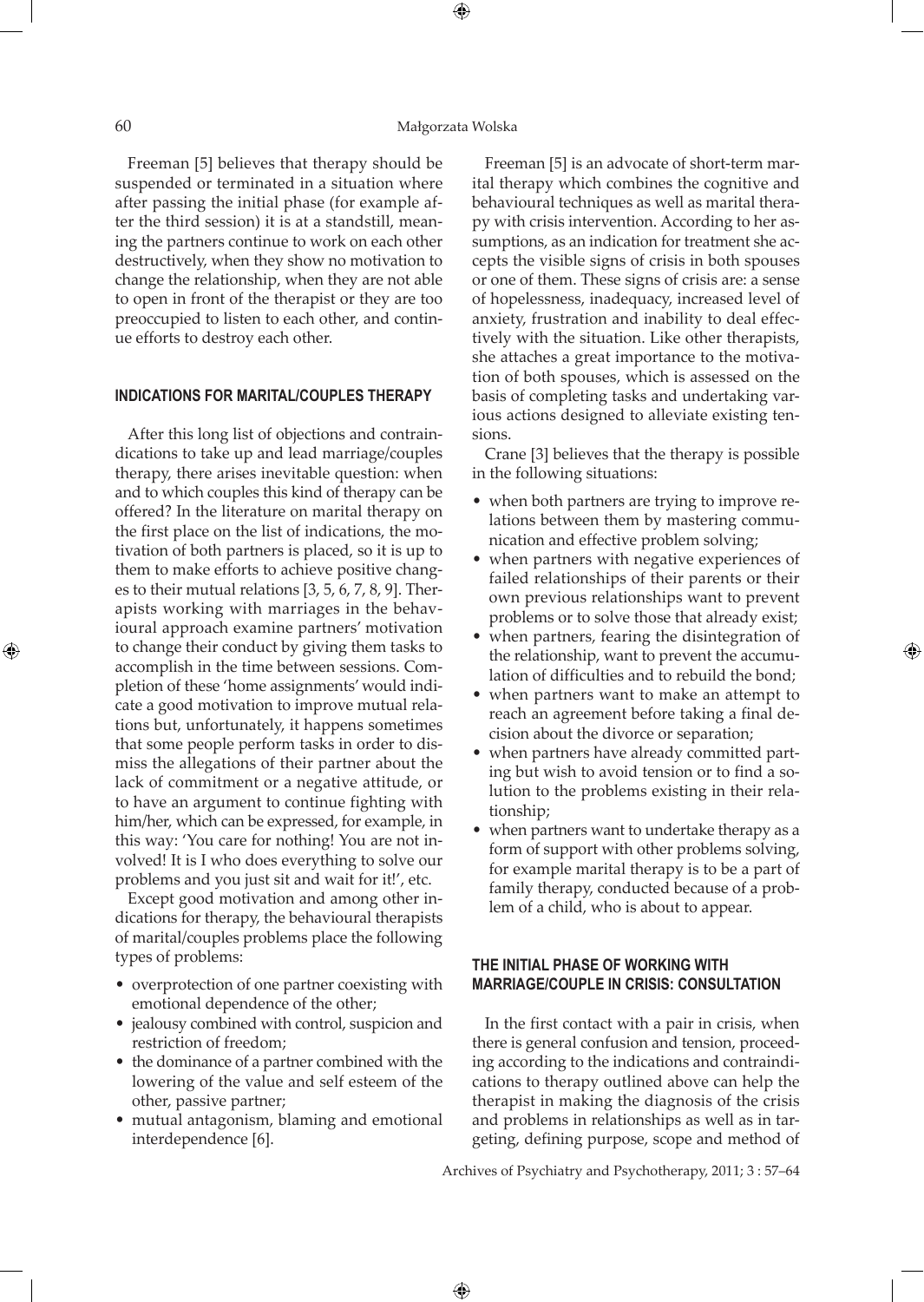counselling. During this initial stage we have to decide whether and what form of assistance we can offer: marital therapy, crisis intervention, negotiation, divorce negotiations or perhaps individual psychotherapy. It may happen that during the first session, usually lasting one to one and half hour, we are not able to obtain certainty as to what form of help is the best solution at this point. Therefore, it seems to me that each pair applying for a therapy because of dysfunctional relations, a sense of dissatisfaction and failure of a relationship, should be able to hold two or three consultations aimed at the most detailed defining of all the problems, among which there are individual, familial and general life's problems, that may have a significant impact on their functioning in the relationship. I mentioned earlier that very serious, deeply rooted, long-term problems, evaluated as something to be ashamed of, are often not disclosed in the first contact with the therapist. Their existence may be signalled to us just a small gesture, a word thrown casually or passionately ensuring that beyond the fact that sometimes there are quarrels, they are still very good, loving marriage/ couple. Partners seeking for help must be provided with all the time needed to dare to depart from the rules of the game they play. Disclosure of things which have not yet been talked about out loud may be a prelude to conduct a real, radical change in their mutual relations. A detailed list of problems, including those that were hidden deeply inside so far, can be the first step in establishing the hierarchy of the problems and in selecting of such forms of assistance that will best fit to the most important problem. Consultation meetings would, therefore, help spouses/ /partners in making the diagnosis of problems and assessing their willingness and capabilities to participate in marital therapy (that includes also a decision concerning the relationship – whether to be together or part ways).

⊕

The initial consultation is also an appropriate time for us to address the motivation for therapy, which means the motivation to change. That involves a confrontation with hidden emotions, problems, tendency to deconstruct of what is well known, safe and stable (the old marriage game) and restructuring relationship based on openness, mutual respect and trust. On the ground of marital therapy I have not yet met a

couple who already at the first meeting would represent a sufficient motivation to undertake this therapy. But the most frequent were the cases when I met with pairs within which one person forced the other to come to the meeting, and the reason of doing that was to bring charges of destroying their relationship; the cases when pair who fought with each other using sophisticated methods and who needed a witness, an ally, defender or supporter; when couples who try to live in accordance to their own familial myths and beliefs, declaring that they want to save their marriage for the sake of children, fear of public opinion or fear of whether or not they could cope without a partner - the marriage which in fact is dead for many years. Similar examples can be multiplied and they lead to one conclusion: the vast majority of marriages / couples seeking therapy has an insufficient motivation to undertake it (hence, perhaps so many drop-outs of marital therapy). Therefore, during the initial consultation there should be found a place to work on motivating partners to engage in therapy if only they want to maintain the relationship and improving relations, the atmosphere, achieving intimacy and sense of security.

Another issue that needs to be addressed during the initial consultations is responsibility. The therapist is responsible for conducting accurate diagnosis of the problem and motivates the spouses/partners for mutual involvement in the solution. On the side of the spouses/partners lies the responsibility for the continuation or termination of the relationship; for taking steps to solve the problem (each has contributed to the emergence of the problem so each of them should do something to solve it); for deciding whether to use therapy or self-dealing with the problem. The therapist can only indicate consequences of different conduct but decisions on the actions they would take lie in the spouses/ /partners. If only they are determined to maintain their relationship the therapist during the initial consultation may motivate them to cooperate and encourage the cessation of fighting, noting the good intentions of the spouse/partner to ease the tension, showing them the strength of their relationship and positive sides of their being together. He/she should inform patients what to expect during treatment so they could

Archives of Psychiatry and Psychotherapy, 2011; 3 : 57–64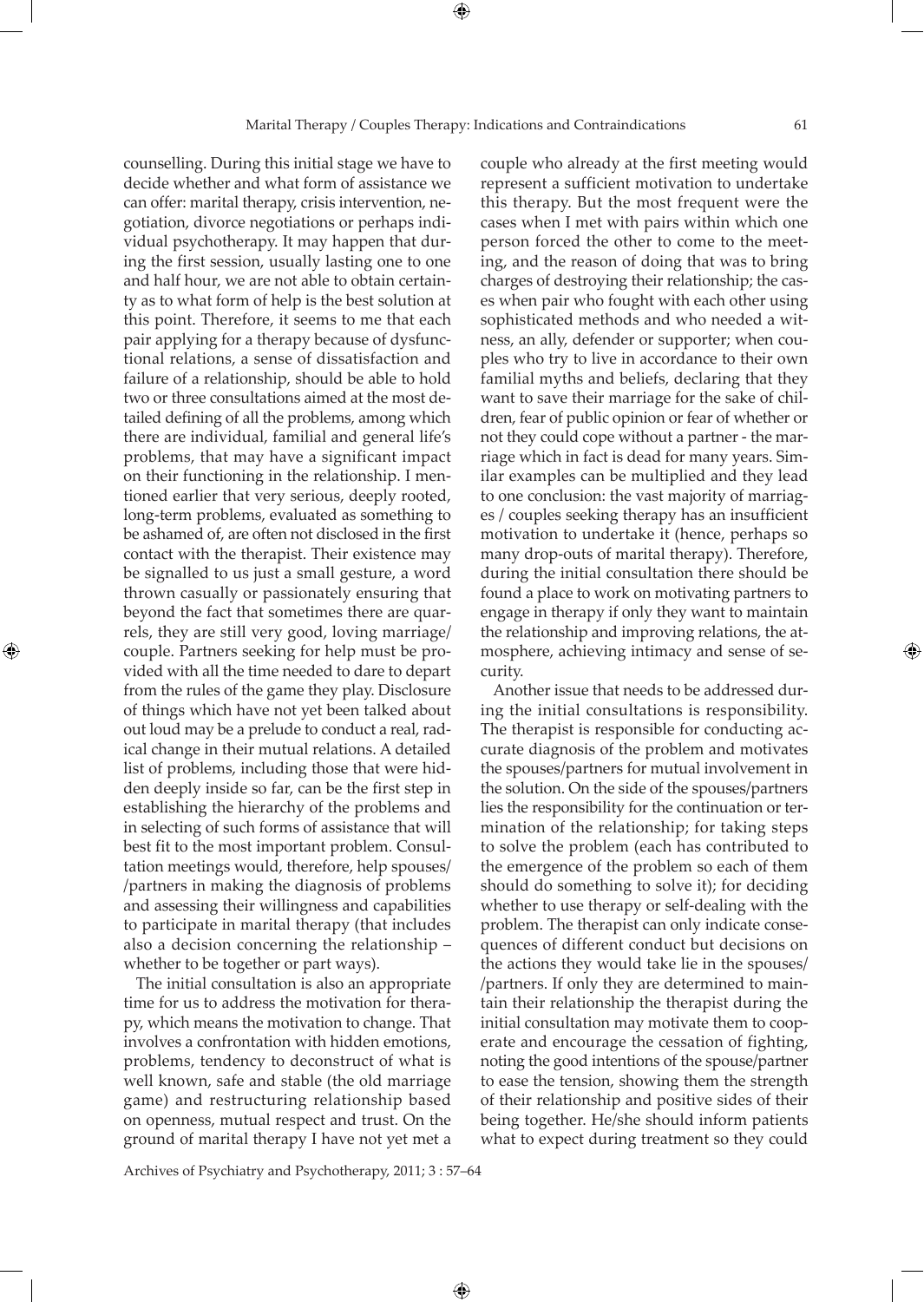### 62 Małgorzata Wolska

 $\bigoplus$ 

consciously decide to cooperate. The therapist may say that during the therapy there might be a necessity one more time to deeply confront the emerging tensions, conflicts and problems, including finding their sources so as to better understand oneself and the partner. Because such analysis can give rise to tensions and further temporarily deepen the gap between partners, the therapist should warn that the beginnings of therapy can be difficult and that the positive changes take a lot of time. The therapist should also provide an overview of the therapy and together with spouses/partners define its goals and its role. After the consultation conducted in this way, taking into account the obstacles, constraints and favourable circumstances for launching the therapy, it is far easier and simpler to decide what further action treatment should be chosen: to pick up sessions of marital/couples therapy or to consider other forms of help. Fig. 1 shows a diagram of the therapist's actions in the initial stage of contact with the marriage/couple in crisis.

reached jointly by the therapist and both partners). To marriages/couples who clearly depend on maintaining and improving relationship, a marital/couples therapy can be offered. Further consultation for both partners or individually for each of them can be offered in a situation where one person wants to move away from the partner and the other wants to save the relationship and they are not able to talk about other problems. If both spouses/partners are intent on parting, the therapist should offer divorce mediation (negotiation) and if the couple change their mind in the course of mediation, marital/couples therapy can be introduced. If there is a problem of addiction, mental illness, violence or deeply settled psychological conflict, we offer other forms of psychotherapy (e.g. individual), or psychological or medical help (drug therapy, crisis intervention, support group for victims of abuse, pharmacotherapy, etc.). The more focused structure of the consultation meetings, the more precise and unambiguous definition of the expectations of spouses/partners to each other and to



 $\bigoplus$ 

**Figure 1.** Therapeutic proposals for marriage/couples in crisis

Meeting for the first time with a marriage/ /couple, the therapist should conduct a consultation informing spouses/partners about his/her actions and intentions (e.g. gaining knowledge of the problem they face, identifying the difficulties, learning the history of their relationship and the history of the conflict/crisis, the common determination of the meetings aim, defining his/her own capabilities to help in a given situation). Consultation usually involves two or initial meetings, which take place every week or every two weeks at least. At the end of the second or third consultation meeting the decision for further actions should be reached (the one

the treatment, the easier it is to achieve commonly set goals (thus – realisation of the therapeutic contract).

⊕

#### **FEATURES OF A MARITAL THERAPIST**

Writing about the indications and contraindications to therapy aimed at marriages/couples, there cannot be ignored to mention about conditions to be met by a therapist who undertakes to carry out such treatment. This is not about making a precise description of the qualities and skills one should possess to be at all a psychother-

Archives of Psychiatry and Psychotherapy, 2011; 3 : 57–64

⊕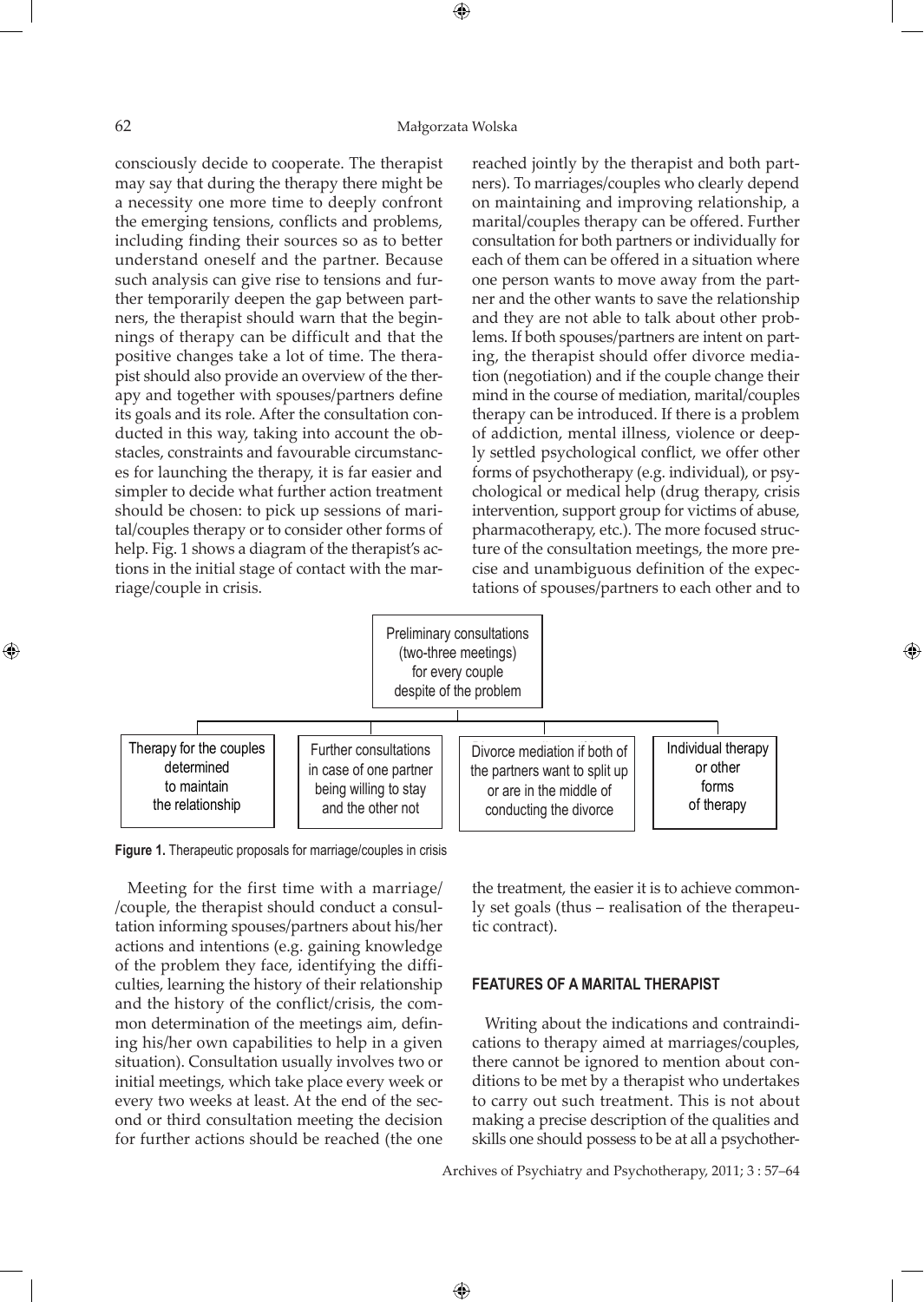apist. I would rather like to focus on specific characteristics, behaviours, attitudes and skills that foster or impede the conduct of marital/couples therapy. It seems to me that the marital therapist should possess such features as curiosity about the various histories of different relations, curiosity of the events of family life and the individual life; tolerance; openness and flexibility, including the use of different approaches, the readiness to combine different techniques and methods, and also willingness to put the therapy under frequent supervisions; high resistance to frustration; the ability of equal distribution of attention and interest among both partners combined with neutrality; the ability to maintain distance from the stereotypes concerning the role of man and woman in a relationship. In opposition, the primary contraindication to conduct marital/couples therapy is a current marital crisis of the therapist. I am convinced that in this difficult situation the therapist is unable to maintain an appropriate distance from his/her personal experiences and therefore there is a great danger of blurring the boundaries between his/her own emotions and emotions of the warring spouses/ partners. Hence, the possibility of appearance of counter-transferential reaction. I think the therapist during the crisis of his/her own relationship or during the divorce should not undertake any work on the marriage/couple in crisis. In addition, the feature that can really hinder the marital/couples therapy is the willingness to save marriages before breakup. It occurs most often in people who were themselves involved in their parents' marital problems or are currently experiencing difficulties in their relationships and the fear of its collapse. From time to time, the therapist should ask him/herself: 'Do I care that they were still together? And if so, why? ' This examination of his/her own involvement in the fate of a given relationship will help to release oneself from the responsibility for the decision about the relationship as well as it will help to restore a healthy, conducive distance and neutrality that is needed to provide help to a given couple.

⊕

Another contraindications to conduct marital/ couples therapy are: the desire to be an expert and advise partners on how to arrange their life together, prejudice or excessive loyalty to the people of the same gender as the therapist and succumbing to stereotypes. One of those stereotypes about the therapist is a common belief that such a difficult

therapy should be conducted by a person of mature age, with long lasting practice and positive experience in marriage/partnership. Probably to such a therapist it would be easier to meet the challenge of working with strongly conflicted spouses/partners. However, it seems to me that younger therapists or the ones who live alone or who are divorced can successfully lead marital/couples therapy as long as they adhere to the rules governing its conduct and the relationship between therapist and spouses/partners.

#### **FINAL CONCLUSIONS**

It seems to me that the precise defining of indications and contraindications to marital/couples can clearly benefit in increasing the efficiency of this form of therapy. The more accurate diagnosis of marital conflict and its sources we put in during the preliminary consultations the more accurate the selection of the most appropriate form of assistance to a particular marriage / couple. If this feature will be combined with sufficient motivation on behalf of partners, on which motivation we can work during the initial consultations, there are good chances for increasing a positive effect of the therapy. Whilst deciding to conduct marital therapy/couples therapy, we cannot count on quick and easy success. Therefore, to be able to achieve even small positive changes in the relationship, we should determine with our patients their ability to meet the expectations of the partner and their own motivation to change as well as define fears and concerns about the current situation and future needs of each of the partners; share goals; adjust the pace of therapeutic work to the capabilities of both partners; share responsibility in such a way that the future of the relationship (staying together or parting) lies within both partners, and the therapist is responsible only for the course of therapy, implementing of commonly chosen direction and achieving defined goals.

## **REFERENCES**

- 1. de Barbaro B, Drożdżowicz L, Janusz B, Furgał M, Gdowska K, Czyż P, Kołbik I. Czy terapia rodzin z nakazu sądowego ma sens. Psychoterapia. 2003; 4: 35–45.
- 2. Schmitt EE. Małe zbrodnie małżeńskie. Kraków: Wydawnictwo Znak; 2005.

Archives of Psychiatry and Psychotherapy, 2011; 3 : 57–64